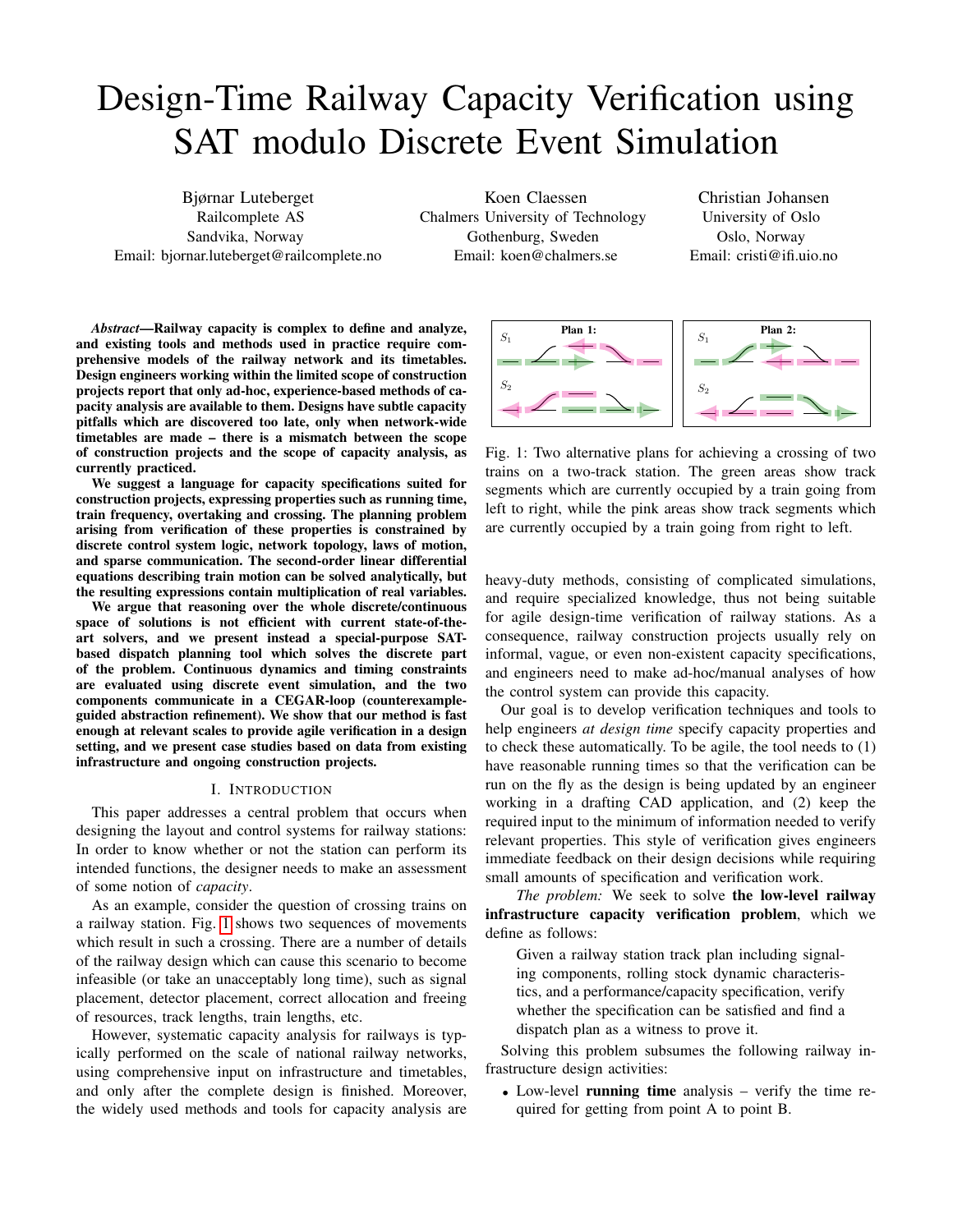- Low-level schedulability analysis verify frequency of trains arriving at a station, and simultaneous opportunities for crossing, parking, loading, etc.
- **Combinations** verify running time requirements on schedulable operations.

*Our approach:* In this paper we suggest a formalization of capacity requirements as a set of operational scenarios involving a set of trains, a set of locations to visit, and a set of timing constraints.

Verification in this domain can in principle be encoded into the SMT [\[1\]](#page-8-0), [\[2\]](#page-8-1) or PDDL+ [\[3\]](#page-8-2) languages, essentially resulting in a SAT modulo non-linear real arithmetic problem [\[4\]](#page-8-3). Many solvers can handle such problems, but we found that the problem size of our test cases, in terms of the number of planned actions and in terms of number of interacting Boolean and non-linear real logic terms, were out of reach for agile verification. Also, train dynamics using only constant acceleration  $x'' = c$  is in some cases too simplistic for engineering. We would like to be able to extend the dynamics equations using e.g. polynomials of higher order or even numerical integration.

Therefore, we have developed a verification tool chain that uses a CEGAR-loop between a SAT-based planning tool that works on a discrete abstraction of control system commands, and a discrete event simulation engine (DES) [\[5\]](#page-8-4) that calculates detailed continuous results for a specific plan, taking the physics of moving trains into account.

The SAT-based planner uses bounded model checking (BMC) [\[6\]](#page-8-5) where time is reduced to a series of partially ordered actions with unknown durations, and the choice of actions are the available commands in the control system. The DES component verifies the continuous time/space results given the Boolean decisions of control system commands, and adds new SAT constraints excluding unsatisfactory solutions.

The separation of discrete and continuous domains also has the advantage that the simulation component can be extended to handle more complex models, such as engine power curves, tunnel air resistance, curve rolling resistance, train weight distribution, etc. without affecting the planning logic or its computational complexity.

We have tested our method and tool on practical examples from existing infrastructure and ongoing construction projects in collaboration with railway engineers in Railcomplete AS.

The rest of the paper is organized as follows: Section [II](#page-1-0) contains an overview of the railway design process and the principles for analysis of these designs. We present a structure for capacity specifications, together with examples of how they can be used in construction projects. Section [III](#page-3-0) describes the tool chain and the solver architecture that we propose to verify performance properties and integrate agile verification in the construction project workflow, and how each of the components of our solver are implemented. Section [IV](#page-6-0) contains performance evaluations in a set of relevant case studies. Section [V](#page-7-0) gives pointers to related work, and Section [VI](#page-7-1) presents our conclusions.

## <span id="page-1-0"></span>II. DOMAIN BACKGROUND AND PROBLEM DESCRIPTION

Railway capacity is hard to define precisely (see [\[7\]](#page-8-6) for a discussion). Any capacity measure will necessarily make assumptions about the operation of the railway. One can say that the railway infrastructure does not have an inherent capacity, only capacity for specific use cases. As such, a fully accurate assessment of capacity can only be made under a fully specified timetable, meaning that every train's arrival and departure times at all stations in the network must be known. This makes for a highly coupled analysis, as constructing an actual timetable requires bringing together details about infrastructure, rolling stock, transportation demands, and crew schedules. Such work can be done using commercial tools like RailSys [\[8\]](#page-8-7), OpenTrack [\[9\]](#page-8-8), LUKS [\[10\]](#page-8-9), and others. See [\[11\]](#page-8-10) or [\[12\]](#page-8-11) for an overview of methods.

The so-called analytical approaches to capacity analysis using networked queuing theory [\[13\]](#page-8-12), maximum flow (originally posed as a railway capacity problem [\[14\]](#page-8-13)), or max-plus algebra [\[15\]](#page-8-14), can give preliminary or low-precision networkwide results, but fail to account for the critical low-level factors which are relevant for verification in construction projects, specifically discrete control system logic, communication, and train acceleration and braking dynamics.

Because the verification feedback loop between design and capacity analysis is either very time-consuming or too coarsegrained, railway engineers end up re-using proven design concepts or allowing sizable margins, e.g. in track lengths.

However, modern construction practice expects and demands optimization. When space requirements, performance requirements and costs are squeezed to the limit, the traditionbased railway engineering approach lacks the methods to accurately reason about the expectations of the finished system from partially finished design plans.

Using *agile verification* of high-level properties from the beginning of a design project, and in every step of the process, allows engineers to better see the consequence of each decision, and immediately uncover errors and shortcomings that would otherwise be discovered only months or years later.

## *Railway design*

The railway design activity produces the following artifacts:

- Track and trackside component layout, describing the locations of tracks, switches, signals and detectors (see Fig. [2a](#page-2-0)).
- Interlocking specifications, describing the requirements for the logic of the control system (see Fig. [2b](#page-2-0)).

These design artifacts are the subject of verification, i.e. the *model*. Ensuring performance in the context of a construction project consists of verifying *properties* describing a set of trains moving on the tracks and the goals which need to be accomplished by these movements.

To verify performance properties, we need a to find a sequence of trains and elementary routes for the train dispatcher, i.e., a *dispatch plan*, which when executed under safety and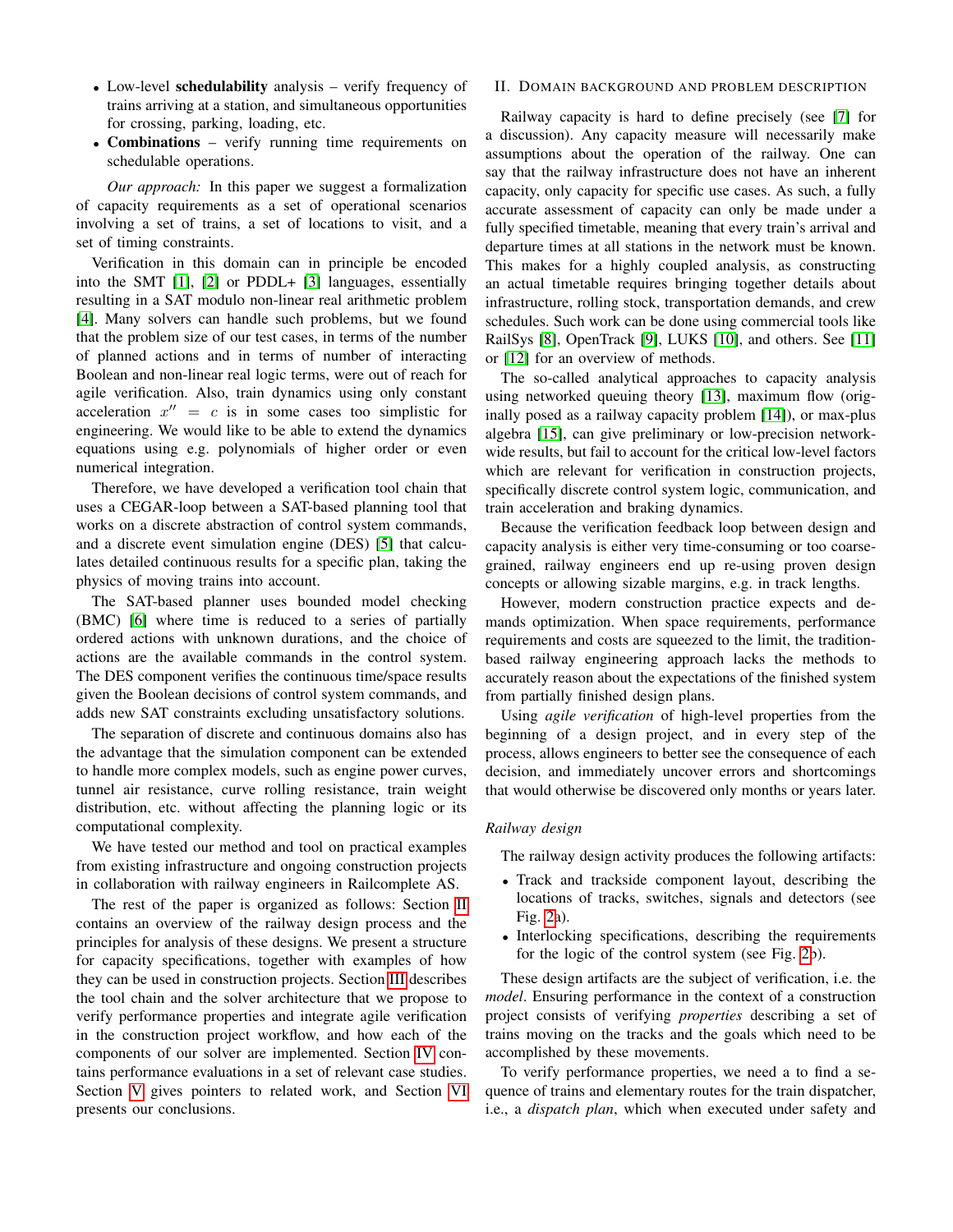<span id="page-2-0"></span>

Fig. 2: Railway design artifacts: (a) Cut-out from 2D geographical CAD model (construction drawing) of preliminary design of the Arna station signalling. (b) Simplified example of tabular interlocking (control system) specifications.

correctness constraints (described in Sec. [II-A](#page-2-1) below), demonstrate the properties described in the performance requirements (detailed in Sec. [II-B](#page-3-1) below).

## <span id="page-2-1"></span>*A. Safety and correctness of train movements*

Low-level analysis of train movements covers a wide range of constraints given by the track layout, the control system, and operational procedures, to be certain that the analysis produces detailed, realistic results. The following subsections give an overview of these constraints, divided into four classes.

*1) Physical infrastructure:* Trains travel on a network of railway tracks which have physical properties such as length, gradient, curvature, etc. Tracks branch off using *switches*, whose *setting* determines where the train goes. Detectors on the track are used by the control system to determine whether track segments are occupied. The physical infrastructure also determines the *sight areas*: the set of locations where a train receives information from a given signal.

*2) Allocation of resources:* Avoiding collisions by exclusive use of resources is the responsibility of the interlocking, which takes requests for activating elementary routes from the dispatcher. Elementary routes are smallest unit of resources that can be allocated to a train, see Fig. [3.](#page-2-2) Route activation is a process which proceeds as follows:

- 1) Wait for all required resources, such as track segments and switches, to be free. Resources required by a route are typically any resource in the train path (or sometimes outside of it), which ensure that all movements are performed at a safe distance from each other.
- 2) Movable elements (e.g. switches) must be set to correct positions. If they are not, start a sub-process which moves the element into place, and wait for this process to finish before proceeding.
- 3) Signals are then set to show the 'proceed' aspect to the train when the above steps are finished. When the front

<span id="page-2-2"></span>

Fig. 3: Elementary route AC from signal A to the adjacent signal C. The thick line indicates track segments on the train's path which are reserved for this movement, and the dashed lines indicate reserved track segments outside the path.

of the train has passed the signal, it is immediately reset to show the 'stop' aspect.

4) A release process is started, which waits for the train to finish using the allocated resources (i.e. to travel over them) and frees them when this has happened.

*3) Communication constraints:* After movement has been allowed by the control system, the driver must be informed of this fact. When a route is activated, a train inside the sight area of the route's entry signal reads the signal's message that movement authority is given. The train driver may then drive the train forward until the next signal. The following types of signalling systems are common in railways:

- Traditional signaling with trackside lamps. Communication is limited by how many different aspects the lamps can show. To avoid high-speed trains slowing down at every signal, several consecutive elementary routes can be signaled in advance using so-called distant signals.
- Automatic train protection systems (ATP) work similarly to signals, but may give more information. Many ATP systems communicate information through magnets or short-range radio at specific locations on the track, corresponding to a signal sight area of zero length.
- The European Rail Traffic Management System (ERTMS) currently being implemented in many European countries replaces lamp signals with trackside marker boards, and uses long-range radio for communication. This effectively removes the communication constraint, as the radio can be used to update any train's movement authority at any time.

*4) Laws of motion:* Trains move within the limits of given maximum acceleration and braking power. Train drivers need to plan ahead for braking so that the train respects its given movement authority and speed restrictions at all times.

The speed increase from  $v_0$  to v over a time interval  $\Delta t$  is limited by the train's maximum acceleration a:

$$
v - v_0 \le a\Delta t.
$$

However, when there is a more restrictive speed restriction ahead, the driver must start braking in time to meet the restriction. A signal showing the 'stop' aspect can be treated as a speed restriction of zero. Since speed restrictions change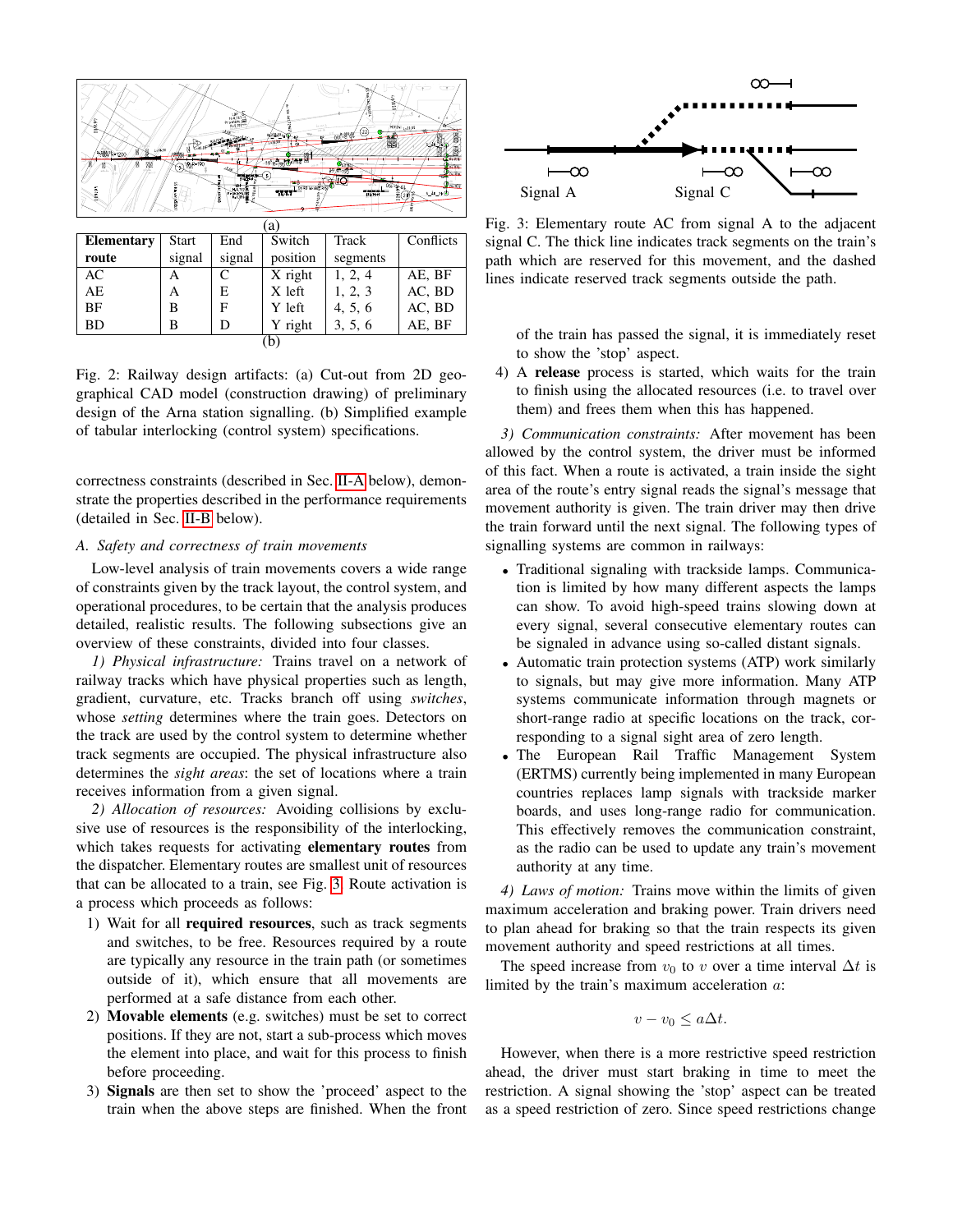with time, the driver must re-evaluate their actions whenever new information is received.

A train has the following constraint on its velocity  $v$  for each restriction,

$$
v^2 - v_i^2 \le 2bs_i
$$

,

where  $v_i$  is the maximum allowed speed,  $s_i$  is the distance to the location where the restriction starts, and  $b$  is the maximum retardation achieved by braking.

See [\[16\]](#page-8-15) for a more in-depth description of railway operation principles.

## <span id="page-3-1"></span>*B. Station performance requirements*

To capture typical performance and capacity requirements in construction projects, we define an operational scenario  $S = (V, M, C)$  as follows:

- 1) A set of **vehicle types**  $V$ , each defined by a length  $l$ , a maximum velocity  $v_{\text{max}}$ , a maximum acceleration a, and a maximum braking retardation b.
- 2) A set of **movements**  $M$ , each defined by a vehicle type and an ordered sequence of visits. Each visit  $q$  is a set of alternative locations  $\{l_i\}$  and an optional minimum dwelling time  $t_d$ .
- 3) A set of **timing constraints**  $C$ , which are two visits  $q_a, q_b$ , and an optional numerical constraint  $t_c$  on the minimum time between visit  $q_a$  and  $q_b$ . The two visits can come from different movements. If the time constraint  $t_c$ is omitted, the visit are only required to be ordered, so that  $t_{q_a} < t_{q_b}$ .

To demonstrate how this structure captures requirements of railway construction projects, we give some examples using the syntax of the file format used in our tool<sup>[1](#page-3-2)</sup>. First, we define the following vehicle types:

```
vehicle passengertrain length 220.0
 accel 1.0 brake 0.9 maxspeed 55.0
vehicle goodstrain length 850.0
 accel 0.5 brake 0.5 maxspeed 20.0
```
The following set of performance specifications are selected prototypical versions of specifications that railway engineers have suggested as useful for automated verification:

• Running time: expresses an expectation of how long it should take for a train to travel between two locations. To specify this, we simply require that a train visits some location b1 and later visits some other location b2. A timing constraint of 90.0s between these visits sets the running time requirement.

```
movement passengertrain {
  visit #a [b1]; visit #b [b2] }
timing a <90.0 b
```
• Train frequency: a train station processes a set of trains arriving and departing with a fixed frequency. On a twotrack station, we exemplify a sequence of four trains and their relative departure times.

<span id="page-3-2"></span><sup>1</sup>For details of the input file formats, see [https://luteberget.github.io/](https://luteberget.github.io/rollingdocs/usage.html) [rollingdocs/usage.html](https://luteberget.github.io/rollingdocs/usage.html)

```
movement passengertrain {
  visit [b1]
  visit [platform1,platform2] wait 60.0
  visit #e1 [b2] }
// ...3 more trains with visits e2, e3, e4.
timing e1 <90.0 e2
timing e2 <90.0 e3
timing e3 <90.0 e4
```
• Overtaking: trains traveling in the same direction can be reordered. For example, we specify a passenger train traveling from b1 to b2, and a goods train with the same visits. Timing constraints ensure that the passenger train enters first while the goods train exits first.

```
movement passengertrain {
  visit #p_in [b1]; visit #p_out [b2] }
movement goodstrain {
  visit #g_in [b1]; visit #g_out [b2] }
timing p_in < g_in
timing g_out < p_out
```
• Crossing: trains traveling in *opposite directions* can visit this station simultaneously. This example is similar to the previous one, but the goods train now travels in the opposite direction, and the timing constraints require that the trains are inside the model simultaneously.

```
movement passengertrain {
  visit #p_in [b1]; visit #p_out [b2] }
movement goodstrain {
  visit #g_in [b2]; visit #g_out [b1] }
timing p_in < g_out
timing g_in < p_out
```
Similar specifications, and combinations of such specifications, are relevant in most railway construction projects. Since we typically only need to refer to locations such as model boundaries and loading/unloading locations, these specifications are not tied to a specific design, and can often be re-used even when the design of the station changes drastically.

# III. TOOL CHAIN AND SOLVER ARCHITECTURE

<span id="page-3-0"></span>We have investigated several logic-based approaches for the domain and problem described above. The PDDL+ language has been designed to express planning problems in mixed discrete/continuous domains. As each discrete change is represented by a planning step, our test case problem instances would need at least 50-100 steps to be solvable. We were only able to solve the most trivial test cases in less than one second using the SMTPlan+ solver.

Encoding into SMT can be done by expressing planning as bounded model checking. This approach suffers from the same problem of having a high number of planning steps (however, some improvements can be made, such as making train driver choices implicit in constraints on the relation between velocity, distance and time).

As a consequence, we developed a CEGAR-style tool which exploits the limited number of control system commands to make an abstraction of the planning problem, see Fig. [4.](#page-4-0)

A verification tool chain which solves the low-level railway infrastructure capacity verification problem and supports agile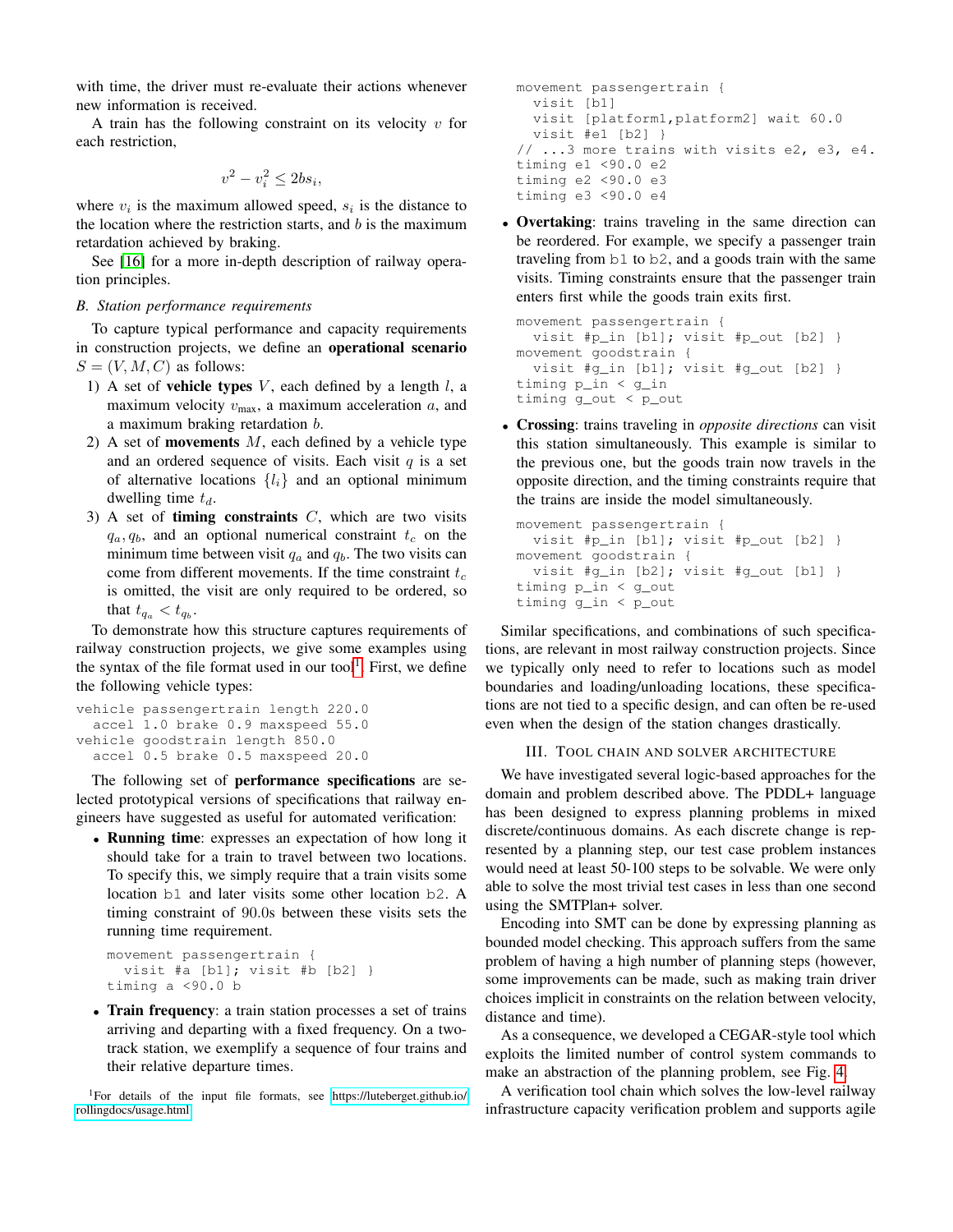<span id="page-4-0"></span>

Fig. 4: Conceptual diagram of CEGAR architecture. Infrastructure, routes, train types, and movement specifications are transformed into (1) the planner's abstract representation, containing only elementary routes and train lengths, and (2) the detailed graph representation used in the simulator component.

verification in railway construction projects is outlined in Fig. [5.](#page-4-1) The user manual and source code are online<sup>[2](#page-4-2)</sup>.

The tool is complementary to other verification techniques in railway design, such as static layout verification [\[17\]](#page-8-16), [\[18\]](#page-8-17), [\[19\]](#page-8-18), static interlocking verification [\[20\]](#page-8-19), [\[18\]](#page-8-17), interlocking program verification [\[21\]](#page-8-20), and timetable analysis [\[11\]](#page-8-10).

The following input documents are used:

- Operational scenarios defining the performance properties to verify. Examples are given in Section [II-B.](#page-3-1)
- Infrastructure given in the railML format [\[22\]](#page-8-21), [\[23\]](#page-8-22). In our case studies we used the RailCOMPLETE software, a plugin for the widely used AutoCAD drafting software. Using a model taken directly from the drafting program means that no additional model preparation is needed.
- Elementary routes (*optional*), given in a custom format which is compatible with the upcoming railML interlocking format. Although subject to design, a decent guess of the content can be straight-forwardly derived from the infrastructure by listing resources in paths between adjacent signals, so this input is optional.
- Dispatch plan (*optional*), which demonstrates adequate performance is needed. To avoid specifying a dispatch plan, the verification tool can produce a plan which fulfills the performance specifications.

An advantage of the separation of planner and simulator is that each component can be used separately. *The planner alone* may be used to enumerate different possibilities for train movements, which might be used in an operational testing situation. *The simulator alone* may be used to debug the execution of a specific dispatch plan to examine performance deficiencies, and educationally for demonstrating the workings of the railway system. Put together, the components provide automated verification, which is the main goal of our efforts.

<span id="page-4-1"></span>

Fig. 5: Verification tool chain overview. Yellow boxes represent input documents. Note that only infrastructure and operational scenarios are strictly required – interlocking tables can be derived, and dispatch plans can be synthesized. Blue boxes represent programs. The green box represents the output document from the simulator, which is a history of events which is the witness that proves the performance requirement.

It would also, in principle, be possible to use one of the commercial simulation packages, such as OpenTrack or RailSys, provided that all input and simulation control can be provided though a programmable interface (API).

# *A. Timing Evaluation using Simulation*

Given a specific dispatch plan, we evaluate the time needed for executing it using discrete event simulation (DES), where a set of concurrent processes operate on a shared system state. Processes execute by reading or writing to the shared state, firing events, and then going to sleep until a specific event fires or a given amount of time has passed. When all processes are sleeping, the simulation timer is advanced to the earliest time when a process is scheduled to wake up.

Our DES for railway simulation has the following processes: *1) Elementary route activation:* waits for resources, allocates them, sets switches to given positions and starts the following sub-processes:

- Release trigger: listens to a *trigger* detection section which is designated as the release trigger for a partial route. After the detection section has first been occupied, and later freed, resources are released for use in other elementary routes.
- Signal catcher: sets the route entry signal to the 'proceed' aspect, then waits for a given trigger section to become occupied before setting the signal to back 'stop'.

*2) Train:* evaluates movement authority using information from signals currently in sight, and takes one of the following actions: accelerate, brake, or coast/wait. Braking curves from velocity limitations are calculated, representing the train driver's plan for when to start braking. A guaranteed minimum time until further action is required from the driver is calculated by taking the minimum time until one of the following happen:

<span id="page-4-2"></span><sup>2</sup><https://luteberget.github.io/rollingdocs> and [https://github.com/koengit/](https://github.com/koengit/trainspotting) [trainspotting](https://github.com/koengit/trainspotting)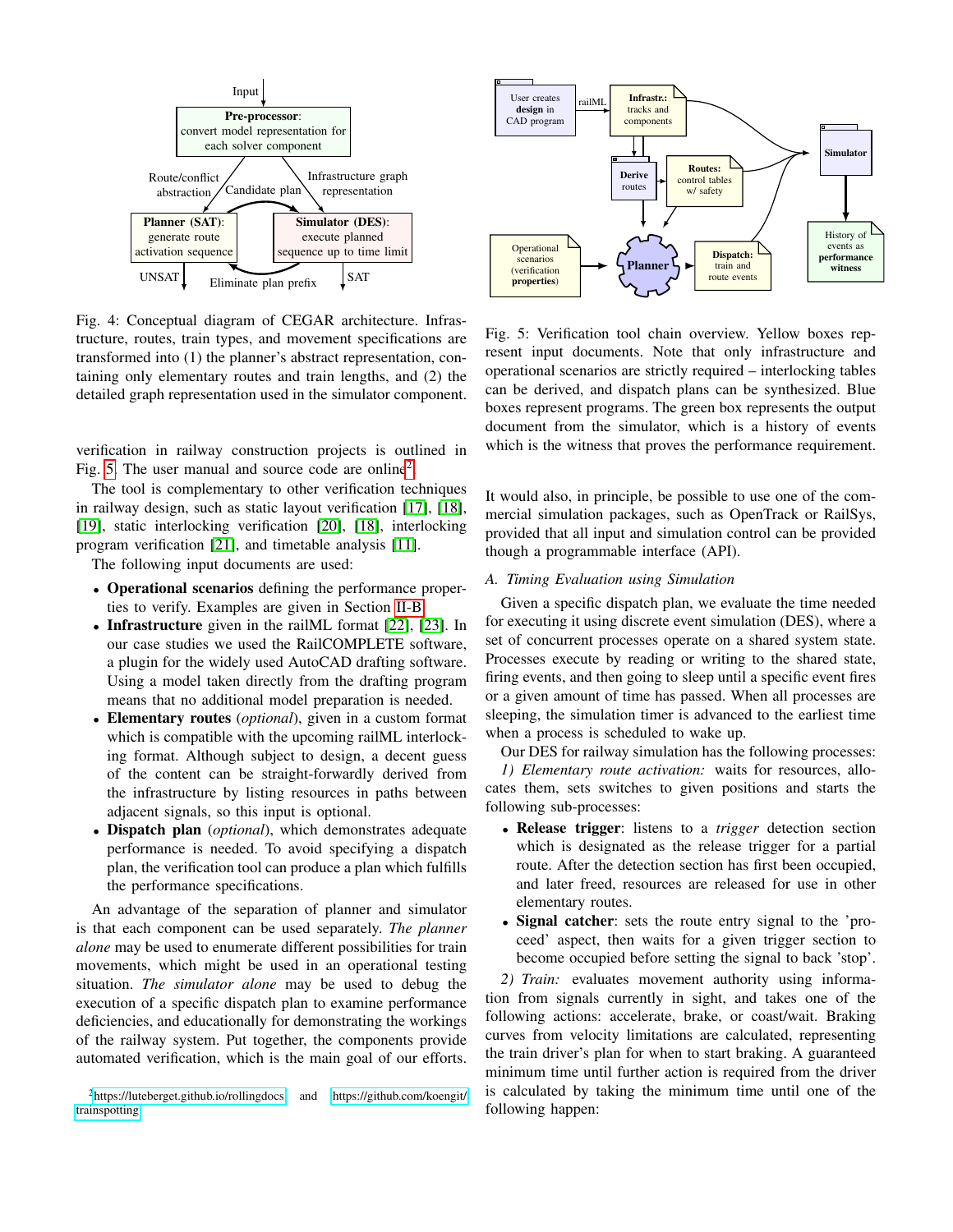<span id="page-5-0"></span>

Fig. 6: The train driver's decision about when to accelerate/brake/coast happens at intersections between acceleration curves, braking curves and velocity restriction curves. In this example, the train can accelerate until the critical time where the acceleration intersects with the braking curve towards the second velocity restriction ahead (the first one is not critical).

- train arrives at a new node
- train reaches maximum velocity
- train enters the area of a new velocity restriction
- acceleration/coasting curve intersects braking curve

See Fig. [6.](#page-5-0) After this minimum time has passed, or any signals currently in sight have changed state, the train updates its position and velocity according to chosen driver action and the laws of motion. Note that since we assume a constant maximum acceleration and braking, the equations of motion can be solved analytically, and there is no need for discretizing the time or space domains, except for the re-evaluation of the equations of motion at discrete events. This ensures that the train starts braking in time using only the information available to the driver at any given time.

## *B. Dispatch Planning using SAT*

The planner solves the abstracted discrete planning problem of finding a dispatch plan, i.e. determining a sequence of trains and elementary routes which make the trains end up visiting locations according to the movements specification.

We encode an instance of the abstracted planning problem into an instance of the Boolean satisfiability problem (SAT). We consider the problem a model checking problem, and use the technique of bounded model checking (BMC) to unroll the transition relation of the system for a number of steps  $k$ , expressing state and transitions using propositional logic.

Using BMC for planning works by asserting the existence of a plan, so that when the corresponding SAT instance is satisfiable, it proves the fulfillment of the performance requirements and gives an example plan for it. When unsatisfiable, we are ensured that there is no plan within the number of steps  $k$ . In practice plans with higher number of steps are not of interest; i.e., the bound  $k$  is chosen based on practical considerations. The SAT instance is built incrementally by solving with  $k - 1$ steps and then adding the  $k<sup>th</sup>$  step if necessary.



Fig. 7: The planner component takes an abstracted view of the railway infrastructure. Lines represent elementary routes with traveling direction given by the arrows. Boxes indicate routes in conflict, i.e. only one of them can be in use at a time.

The abstracted planning problem is encoded as a SAT instance by representing states, constraints on each state, and constraints on consecutive states. *State* i of the system in the planner component is represented as:

- Each route  $r_j$  has an **occupancy status**  $o_{r_j}^i$ : it can be free  $(o_{r_j}^i$  = Free) or it can be occupied by a specific train  $t_k$  ( $o_{r_i}^j = t_k$ ). Each combination of route and train is represented by a Boolean variable, but we will write constraints with  $o_{r_j}^i$  as a variable from the set of trains.
- Each train  $t_k$  has a Boolean representing **appearance** status  $b_k^i$ , used to propagate to future states that a train has started (used in constraint C2).
- Each visit *l* has a Boolean representing **required visits**  $v_l^i$ , which is used to propagate to future states that a visitation requirement has been fulfilled (used in constraint C5).
- Each combination of route  $r_j$  and train  $t_k$  has a Boolean representing **deferred progress**  $p_{j,k}^i$ , used to propagate to future states that a train is not progressing, and must resolve the conflict in the future (used in constraint C8).

A dispatch plan is produced directly from the occupancy status  $o_{r_j}^i$  of states by taking the difference between consecutive states and then dispatching any trains and routes which become active from one state to the next.

Constraints are applied to each state and each pair of consecutive states to ensure that:

- The plan is viable for execution (i.e., correctness):
	- (C1) Conflicting routes are not activated simultaneously.
	- (C2) Each train can only take one continuous path.
	- (C3) Elementary routes are allocated as a unit, but its parts may be deallocated separately.
	- (C4) (Partial) routes are deallocated only after a train has fully passed over them.
- The plan fulfills performance specifications:
	- (C5) Trains perform their specified visits.
	- (C6) Visits happen in specified order.
- Equivalent solutions are eliminated (for performance):
	- (C7) Routes are deallocated immediately after the train has fully passed over them.
	- (C8) A train's path is extended as far as possible in the current time step, unless hindered by a conflicting train.

Equivalent plans, which result in the same trains traversing the same paths and conflicting in the same locations, should have the same representation so that enumeration of different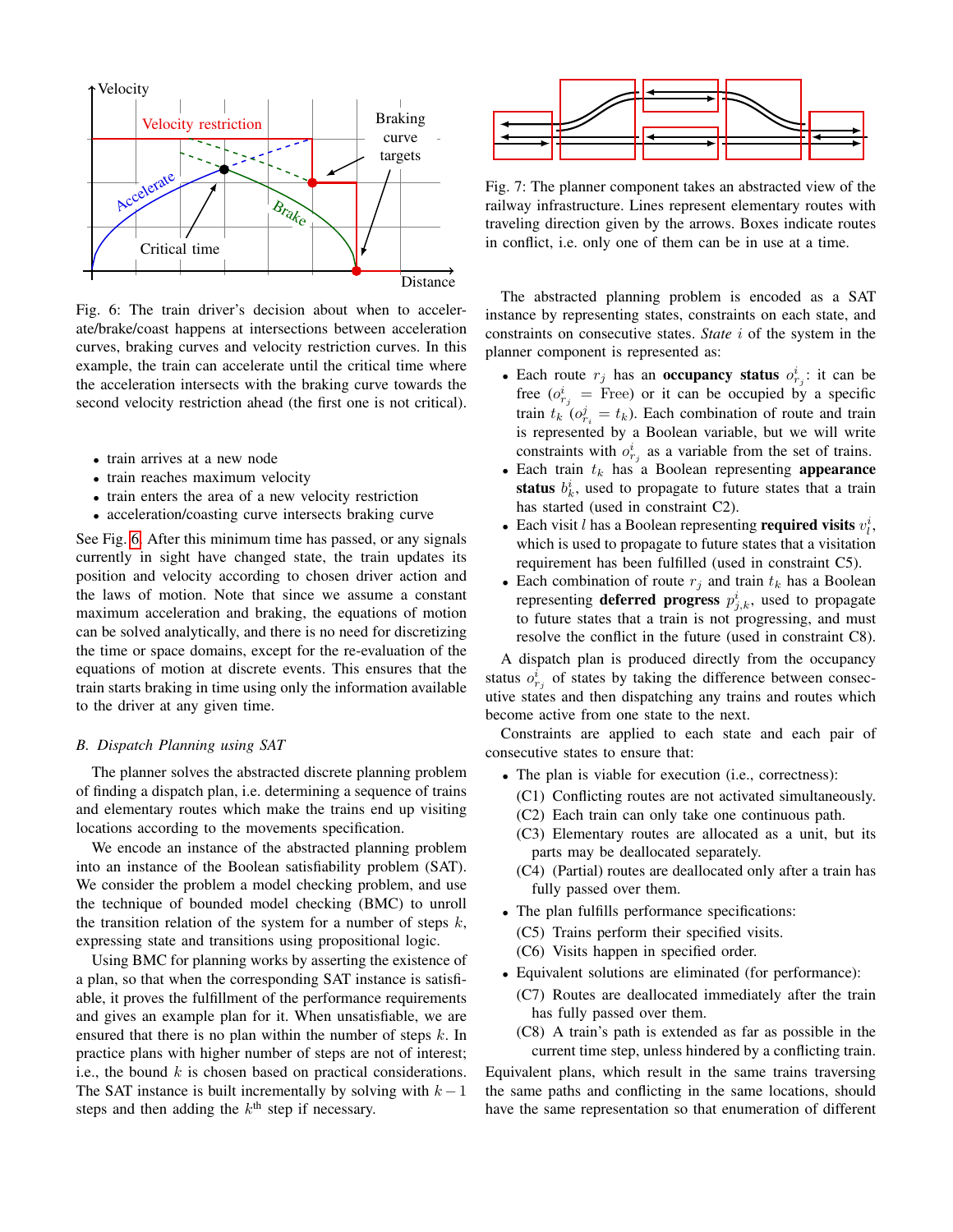plans produces meaningful alternatives. This equivalence is demonstrated in the crossing example in Fig. [1,](#page-0-0) where the two alternative plans are the *only* alternatives given by the planner. The simulator component will rule out prefixes of plans, which are then eliminated from the SAT problem by adding constraints incrementally.

The implementation of each of these constraints as propositional logic statements is described below. Constraints apply separately to all states  $i$  unless noted otherwise.

*1) Resource conflicts (C1):* Any two routes which require the same resources cannot both be allocated in the same state.

$$
\forall r_a \in \textit{Routers} : \forall r_b \in \textit{conflict}(r_a) : o^i_{r_a} = \textit{Free} \vee o^i_{r_b} = \textit{Free}.
$$

*2) Train path (C2):* At most one alternative route is taken by a train in a single state. First, ensure that only one route from a given start signal may be taken at any time.

$$
\forall t \in \text{Trans}: \forall s \in \text{Signal}: \\
 \text{atMostOne}(\{o_r^i = t \mid \text{entry}(r) = s\})
$$

Note that entry signals for all routes entering from a model boundary share the same null value, so that this constraint also excludes plans where a single train appears in several positions at once. Each train should only enter the plan once, thus the appearance Boolean changes to true in exactly one transition.

$$
\forall t \in \text{Trans}: b_t^i \Rightarrow b_t^{i+1}.
$$
  

$$
\forall t \in \text{Trans}: \text{exactlyOne}\left(\left\{\neg b_t^j \land b_t^{j+1} \mid j \in \text{States}\right\}\right),
$$

 $\ldots$ 

When an entry boundary route is allocated, it must be the train's appearing state:

$$
\forall t \in \text{Trans}: \forall r \in \{r \in \text{Routers} \mid \text{entry}(r) = \text{null}\} :
$$

$$
(o_r^i \neq t \land o_r^{i+1} = t) \Rightarrow b_t^{i+1}.
$$

Routes which are not entry routes can only be allocated to a train when they extend some other route which was already allocated to the same train, i.e. consecutive routes must match so that the exit signal of one is the entry signal of the next:

$$
\forall t \in \text{Trans}: \forall r \in \{r \in \text{Routers} \mid \text{entry}(r) \neq \text{null}\} :
$$

$$
(o_r^i \neq t \land o_r^{i+1} = t) \Rightarrow
$$

$$
\bigvee \{o_{r_x}^{i+1} \mid r_x \in \text{Routers}, \text{ where } \text{entry}(r) = \text{exit}(r_x)\}\
$$

*3) Partial release (C3):* Partial release is represented by splitting each elementary route into separate routes for each component which is released separately. The set *Partial* contains such sets of routes. Partial routes are allocated together:

$$
\forall t \in \text{Trans}: \forall q \in \text{Partial}: \\
 \text{all} \text{Equal}(\{o_r^i \neq t \land o_r^{i+1} = t \mid r \in q\})
$$

*4) Deallocation (C4, C7):* Routes are freed when sufficient routes have been allocated ahead to fully contain the length of the train.

$$
\forall t \in \text{Trans}: \forall r \in \text{Routers}: \n o_r^i = t \Rightarrow (o_r^{i+1} = t) = \text{freable}_{r,t}(\{o_i\}),
$$

Note that the equality sign on the right hand side implies that deallocation is both allowed (C4), and required (C7). The freeable predicate is a disjunction of paths (conjunction of routes) ahead which are long enough to contain the train.

*5) Visits (C5, C6):* Visits and their order are given by the set VisitOrder, which contains pairs of  $(t, v)$ , where t is a train and  $v$  is a set of alternative routes. Visits must happen using any of the alternative routes, and must be in an order such that the visit  $(t_1, v_1)$  comes before  $(t_2, v_2)$ :

$$
\forall ((t_1, v_1), (t_2, v_2)) \in \text{VisitOrder}: \n\bigvee \{o_{r_a}^i = t_1 \land o_{r_b}^j = t_2 \land i \leq j \n\mid r_a \in (v_1), r_b \in (v_2), i, j \in \text{States}\}
$$

*6) Forced progress (C8):* In addition to the constraints on allocation and freeing that are required to produce a valid plan, we also add constraints which force each train to get allocated routes further along a path forward unless there is a conflict. Routes ahead are either allocated, or the train is deferred  $p$ :

$$
\forall t \in \text{Trains}: \forall r \in \text{Routs}: \\
o_r^i \Rightarrow p_{t,r}^i \lor \bigvee \{o_{r_x}^i \mid r_x \in \text{Routers}, \, \text{entry}(r_x) = \text{exit}(r)\}
$$

Secondly, deferred progress must be resolved by a conflicting route ahead being deallocated in one step, and the train allocating it in the next:

$$
\begin{aligned} &\forall t \in \text{Trans}: \forall r \in \text{Routers}: \\ &p_{t,r}^i \Rightarrow p_{t,r}^{i+1} \vee \bigvee \left\{ o_{r_c}^i \neq \text{Free} \wedge o_{r_x}^i \neq t \wedge o_{r_x}^{i+1} = t \\ &\mid r_c, r_x \in \text{Routers}, \: \text{exit}(r) = \text{entry}(r_x), \: r_c \in \text{conflict}(r) \right\} \end{aligned}
$$

When *i* is the last state,  $p_{t,r}^{i+1}$  is considered to be false, which forces the deferred progress to be resolved eventually. Note that it is not required that the conflicting trains are distinct.

## IV. CASE STUDIES AND PERFORMANCE

<span id="page-6-0"></span>This section presents running times for different typical performance specifications on different types of railway infrastructure where the size and complexity of the model is typical for the scope of railway construction projects. Verification performance on various test examples as well as real stations is presented in Table [I.](#page-7-2) The table shows the calculation time required in each solver component, and also shows the number of invocations  $n_{\text{DES}}$  of the simulator, which is very low in most of the practical cases. This supports our hypothesis that the chosen abstraction and CEGAR loop is efficient.

The two-track station used in Fig. [1](#page-0-0) is not too complex, having 6 signals, 2 switches, and 6 routes. Even so, this scale is still interesting for verification in practice, since there are many possible mistakes to uncover, and also because it runs so fast that it is possible to run it after each design change.

The Norwegian railway infrastructure manager Bane NOR has supplied a railML infrastructure model of the whole national railway network [\[24\]](#page-8-23) from which we have extracted some more complex examples. Fig. [8](#page-7-3) shows cut-outs from the visual representation of these models, i.e., the stations Kolbotn, Eidsvoll, and Asker were converted from the railML models.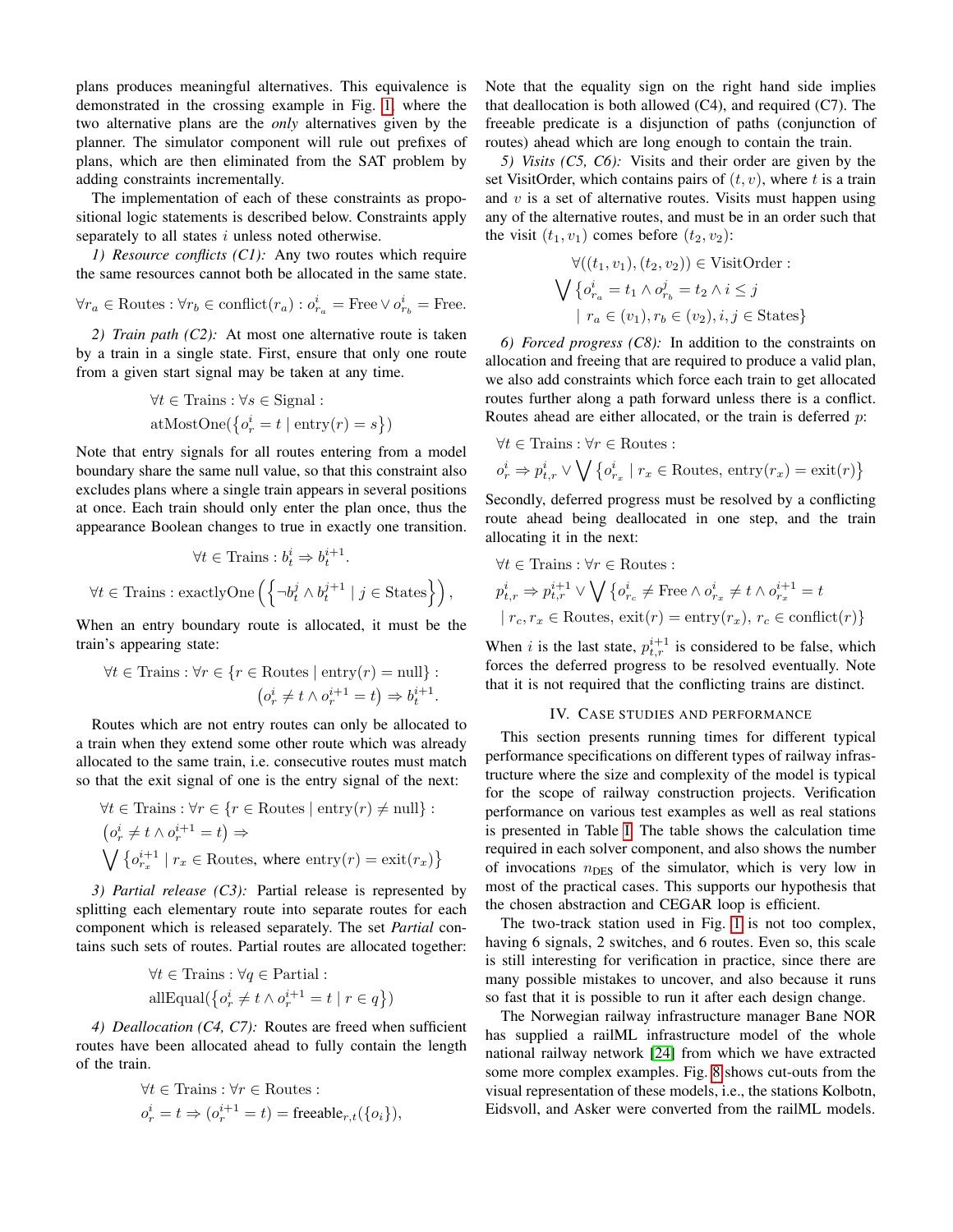<span id="page-7-3"></span>

Fig. 8: Stations Kolbotn, Eidsvoll, and Asker from Bane NOR's model of the Norwegian national network [\[24\]](#page-8-23).

<span id="page-7-2"></span>

| Simple<br>Run.time<br>0.00<br>0.00<br>0.00<br>Sat.<br>0.00<br>0.00<br>0.00<br>$(3$ routes)<br>Crossing<br>Unsat.<br>$\overline{0}$<br>0.01<br>0.00<br>0.01<br>Run.time<br>Sat.<br>1<br>0.01<br>Sat.<br>1<br>0.01<br>0.00<br>Frequency<br>Two track<br>0.00<br>0.00<br>0.01<br>Overtaking 2<br>1<br>Sat.<br>$(14$ routes)<br>0.01<br>Overtaking 3<br>Unsat.<br>$\theta$<br>0.01<br>0.00<br>0.01<br>0.00<br>0.01<br>Crossing 3<br>Unsat.<br>0<br>$\overline{2}$<br>Run. time<br>0.01<br>0.00<br>0.02<br>Sat.<br>Kolbotn (BN)<br>Overtake 4<br>1<br>0.05<br>0.00<br>0.06<br>Sat.<br>$(56$ routes)<br>Overtake 3<br>Unsat.<br>$\overline{0}$<br>0.05<br>0.00<br>0.06<br>Run. time<br>$\overline{2}$<br>0.01<br>0.00<br>0.02<br>Sat.<br>Eidsvoll (BN)<br>Overtake 2<br>Sat.<br>1<br>0.08<br>0.00<br>0.08<br>$(64$ routes)<br>1<br>0.04<br>0.00<br>0.04<br>Crossing 3<br>Sat.<br>Crossing 4<br>Unsat.<br>$\theta$<br>0.21<br>0.00<br>0.21<br>Sat.<br>$\overline{1}$<br>0.20<br>0.00<br>0.21<br>Overtaking 2<br>Asker (BN)<br>Overtaking 3<br>0.73<br>0.00<br>0.74<br>Unsat.<br>1<br>$(170$ routes)<br>Crossing 4<br>0.00<br>0.77<br>Sat.<br>$\overline{0}$<br>0.75<br>$\overline{1}$<br>0.04<br>Run. time<br>Sat.<br>0.02<br>0.00<br>Arna (CAD)<br>Overtaking 2<br>0.50<br>0.00<br>0.51<br>Sat.<br>1<br>$(258$ routes)<br>Overtaking 3<br>Sat.<br>1<br>1.43<br>0.00<br>1.45<br>1<br>Crossing 4<br>Sat.<br>1.73<br>0.00<br>1.74<br>Gen. $3x3$<br>High time<br>1<br>0.00<br>0.01<br>0.01<br>Sat.<br>Low time<br>0.18<br>0.01<br>0.19<br>(74 routes)<br>Unsat.<br>27<br>1<br>Gen. $4x4$<br>Sat.<br>0.01<br>0.00<br>0.03 | <b>Infrastructure</b> | <b>Property</b> | Result $n_\mathrm{DES}$ | $t_{\rm SAT}$ | $t_{\rm DES}$ | $t_{\text{total}}$ |
|----------------------------------------------------------------------------------------------------------------------------------------------------------------------------------------------------------------------------------------------------------------------------------------------------------------------------------------------------------------------------------------------------------------------------------------------------------------------------------------------------------------------------------------------------------------------------------------------------------------------------------------------------------------------------------------------------------------------------------------------------------------------------------------------------------------------------------------------------------------------------------------------------------------------------------------------------------------------------------------------------------------------------------------------------------------------------------------------------------------------------------------------------------------------------------------------------------------------------------------------------------------------------------------------------------------------------------------------------------------------------------------------------------------------------------------------------------------------------------------------------------------------------------------------------------------------------------------------------------------|-----------------------|-----------------|-------------------------|---------------|---------------|--------------------|
|                                                                                                                                                                                                                                                                                                                                                                                                                                                                                                                                                                                                                                                                                                                                                                                                                                                                                                                                                                                                                                                                                                                                                                                                                                                                                                                                                                                                                                                                                                                                                                                                                |                       |                 |                         |               |               |                    |
|                                                                                                                                                                                                                                                                                                                                                                                                                                                                                                                                                                                                                                                                                                                                                                                                                                                                                                                                                                                                                                                                                                                                                                                                                                                                                                                                                                                                                                                                                                                                                                                                                |                       |                 |                         |               |               |                    |
|                                                                                                                                                                                                                                                                                                                                                                                                                                                                                                                                                                                                                                                                                                                                                                                                                                                                                                                                                                                                                                                                                                                                                                                                                                                                                                                                                                                                                                                                                                                                                                                                                |                       |                 |                         |               |               |                    |
|                                                                                                                                                                                                                                                                                                                                                                                                                                                                                                                                                                                                                                                                                                                                                                                                                                                                                                                                                                                                                                                                                                                                                                                                                                                                                                                                                                                                                                                                                                                                                                                                                |                       |                 |                         |               |               |                    |
|                                                                                                                                                                                                                                                                                                                                                                                                                                                                                                                                                                                                                                                                                                                                                                                                                                                                                                                                                                                                                                                                                                                                                                                                                                                                                                                                                                                                                                                                                                                                                                                                                |                       |                 |                         |               |               |                    |
|                                                                                                                                                                                                                                                                                                                                                                                                                                                                                                                                                                                                                                                                                                                                                                                                                                                                                                                                                                                                                                                                                                                                                                                                                                                                                                                                                                                                                                                                                                                                                                                                                |                       |                 |                         |               |               |                    |
|                                                                                                                                                                                                                                                                                                                                                                                                                                                                                                                                                                                                                                                                                                                                                                                                                                                                                                                                                                                                                                                                                                                                                                                                                                                                                                                                                                                                                                                                                                                                                                                                                |                       |                 |                         |               |               |                    |
|                                                                                                                                                                                                                                                                                                                                                                                                                                                                                                                                                                                                                                                                                                                                                                                                                                                                                                                                                                                                                                                                                                                                                                                                                                                                                                                                                                                                                                                                                                                                                                                                                |                       |                 |                         |               |               |                    |
|                                                                                                                                                                                                                                                                                                                                                                                                                                                                                                                                                                                                                                                                                                                                                                                                                                                                                                                                                                                                                                                                                                                                                                                                                                                                                                                                                                                                                                                                                                                                                                                                                |                       |                 |                         |               |               |                    |
|                                                                                                                                                                                                                                                                                                                                                                                                                                                                                                                                                                                                                                                                                                                                                                                                                                                                                                                                                                                                                                                                                                                                                                                                                                                                                                                                                                                                                                                                                                                                                                                                                |                       |                 |                         |               |               |                    |
|                                                                                                                                                                                                                                                                                                                                                                                                                                                                                                                                                                                                                                                                                                                                                                                                                                                                                                                                                                                                                                                                                                                                                                                                                                                                                                                                                                                                                                                                                                                                                                                                                |                       |                 |                         |               |               |                    |
|                                                                                                                                                                                                                                                                                                                                                                                                                                                                                                                                                                                                                                                                                                                                                                                                                                                                                                                                                                                                                                                                                                                                                                                                                                                                                                                                                                                                                                                                                                                                                                                                                |                       |                 |                         |               |               |                    |
|                                                                                                                                                                                                                                                                                                                                                                                                                                                                                                                                                                                                                                                                                                                                                                                                                                                                                                                                                                                                                                                                                                                                                                                                                                                                                                                                                                                                                                                                                                                                                                                                                |                       |                 |                         |               |               |                    |
|                                                                                                                                                                                                                                                                                                                                                                                                                                                                                                                                                                                                                                                                                                                                                                                                                                                                                                                                                                                                                                                                                                                                                                                                                                                                                                                                                                                                                                                                                                                                                                                                                |                       |                 |                         |               |               |                    |
|                                                                                                                                                                                                                                                                                                                                                                                                                                                                                                                                                                                                                                                                                                                                                                                                                                                                                                                                                                                                                                                                                                                                                                                                                                                                                                                                                                                                                                                                                                                                                                                                                |                       |                 |                         |               |               |                    |
|                                                                                                                                                                                                                                                                                                                                                                                                                                                                                                                                                                                                                                                                                                                                                                                                                                                                                                                                                                                                                                                                                                                                                                                                                                                                                                                                                                                                                                                                                                                                                                                                                |                       |                 |                         |               |               |                    |
|                                                                                                                                                                                                                                                                                                                                                                                                                                                                                                                                                                                                                                                                                                                                                                                                                                                                                                                                                                                                                                                                                                                                                                                                                                                                                                                                                                                                                                                                                                                                                                                                                |                       |                 |                         |               |               |                    |
|                                                                                                                                                                                                                                                                                                                                                                                                                                                                                                                                                                                                                                                                                                                                                                                                                                                                                                                                                                                                                                                                                                                                                                                                                                                                                                                                                                                                                                                                                                                                                                                                                |                       |                 |                         |               |               |                    |
|                                                                                                                                                                                                                                                                                                                                                                                                                                                                                                                                                                                                                                                                                                                                                                                                                                                                                                                                                                                                                                                                                                                                                                                                                                                                                                                                                                                                                                                                                                                                                                                                                |                       |                 |                         |               |               |                    |
|                                                                                                                                                                                                                                                                                                                                                                                                                                                                                                                                                                                                                                                                                                                                                                                                                                                                                                                                                                                                                                                                                                                                                                                                                                                                                                                                                                                                                                                                                                                                                                                                                |                       |                 |                         |               |               |                    |
|                                                                                                                                                                                                                                                                                                                                                                                                                                                                                                                                                                                                                                                                                                                                                                                                                                                                                                                                                                                                                                                                                                                                                                                                                                                                                                                                                                                                                                                                                                                                                                                                                |                       |                 |                         |               |               |                    |
|                                                                                                                                                                                                                                                                                                                                                                                                                                                                                                                                                                                                                                                                                                                                                                                                                                                                                                                                                                                                                                                                                                                                                                                                                                                                                                                                                                                                                                                                                                                                                                                                                |                       |                 |                         |               |               |                    |
|                                                                                                                                                                                                                                                                                                                                                                                                                                                                                                                                                                                                                                                                                                                                                                                                                                                                                                                                                                                                                                                                                                                                                                                                                                                                                                                                                                                                                                                                                                                                                                                                                |                       |                 |                         |               |               |                    |
|                                                                                                                                                                                                                                                                                                                                                                                                                                                                                                                                                                                                                                                                                                                                                                                                                                                                                                                                                                                                                                                                                                                                                                                                                                                                                                                                                                                                                                                                                                                                                                                                                |                       | High time       |                         |               |               |                    |
| Low time<br>256<br>$(196$ routes)<br>Unsat.<br>2.08<br>0.26<br>2.34                                                                                                                                                                                                                                                                                                                                                                                                                                                                                                                                                                                                                                                                                                                                                                                                                                                                                                                                                                                                                                                                                                                                                                                                                                                                                                                                                                                                                                                                                                                                            |                       |                 |                         |               |               |                    |
| Gen. $5x5$<br>High time<br>Sat.<br>0.06<br>0.00<br>1<br>0.09                                                                                                                                                                                                                                                                                                                                                                                                                                                                                                                                                                                                                                                                                                                                                                                                                                                                                                                                                                                                                                                                                                                                                                                                                                                                                                                                                                                                                                                                                                                                                   |                       |                 |                         |               |               |                    |
| Low time<br>3125<br>38.89<br>4.35<br>43.24<br>$(437$ routes)<br>Unsat.                                                                                                                                                                                                                                                                                                                                                                                                                                                                                                                                                                                                                                                                                                                                                                                                                                                                                                                                                                                                                                                                                                                                                                                                                                                                                                                                                                                                                                                                                                                                         |                       |                 |                         |               |               |                    |

TABLE I: Verification performance on test cases, including Bane NOR (BN) and RailCOMPLETE (CAD) models.  $n_{\text{DES}}$ is the number simulator runs,  $t_{SAT}$  the time in seconds spent in SAT solver,  $t_{\text{DES}}$  the time in seconds spent in DES, and  $t<sub>total</sub>$  the total calculation time in seconds.

We have also tested against an infrastructure model from the Arna construction project that uses the RailCOMPLETE CAD design software, a realistic use case for agile verification.

Finally, to test the limitations of scalability in our method, we construct a set of examples where  $m$  stations each with  $n$ parallel tracks each are serially connected by a single track. In this case, when a timing bound is slightly too small to be satisfiable, the planner will have to come up with  $n^m$  plans for timing evaluation. This scenario is outside the intended use case for our method: path selection can on this scale instead be based on static speed profiles. Capacity over many stations is better suited for the established timetabling tooling.

We attempted an alternative implementation using the PDDL+ solver SMTPlan+, but found that even for greatly simplified models, the required number of steps and numerical constraints put all our case studies out of reach for sub-second verification times.

## V. RELATED WORK

<span id="page-7-0"></span>Railway timetabling and capacity analysis has often been posed as a planning problem and solved using mixed integer programming and similar approaches. Zwaneveld et al. [\[25\]](#page-8-24) use integer programming on a problem closely related to our low-level railway infrastructure capacity verification problem. Isobe et al. [\[26\]](#page-8-25) also formulate a similar model in timed CSP, representing train locations and velocities, and control system logic. Our definition of the problem in this paper includes non-linear constraints on train movement dynamics (maximum acceleration/braking power) and communication constraints (trains must slow down if they have not been informed of movement authority), which are relevant in construction projects but less relevant in timetabling.

Many variations on discrete event simulation are used in railway dynamic analysis, see e.g. [\[27\]](#page-8-26), [\[28\]](#page-8-27), [\[29\]](#page-8-28).

In the planning literature, the PDDL+ language [\[3\]](#page-8-2) has been introduced to capture mixed discrete/continuous planning problems such as the one studied in this paper. Generalpurpose solvers have recently been developed, using time domain discretization (DiNo [\[30\]](#page-8-29)) or the SMT theory of nonlinear real arithmetic (SMTPlan+ [\[31\]](#page-8-30)).

## VI. CONCLUSIONS AND FURTHER WORK

<span id="page-7-1"></span>The goal of our suggested tool chain for railway engineering is (1) to allow fully automated performance properties verification and (2) use minimal input documentation for the verification. Both of these aspects encourage bringing in performance verification into frequently changing earlystage design projects, avoiding the costly and time-consuming backtracking required when later-stage analysis reveals unacceptable performance.

As future work we plan to integrate the current prototype in the RailCOMPLETE tool and test the usability with the engineers using this tool in design work.

*Acknowledgments:* We thank the engineers at Railcomplete AS, especially senior engineer Claus Feyling, for guidance on railway operations and design methodology.